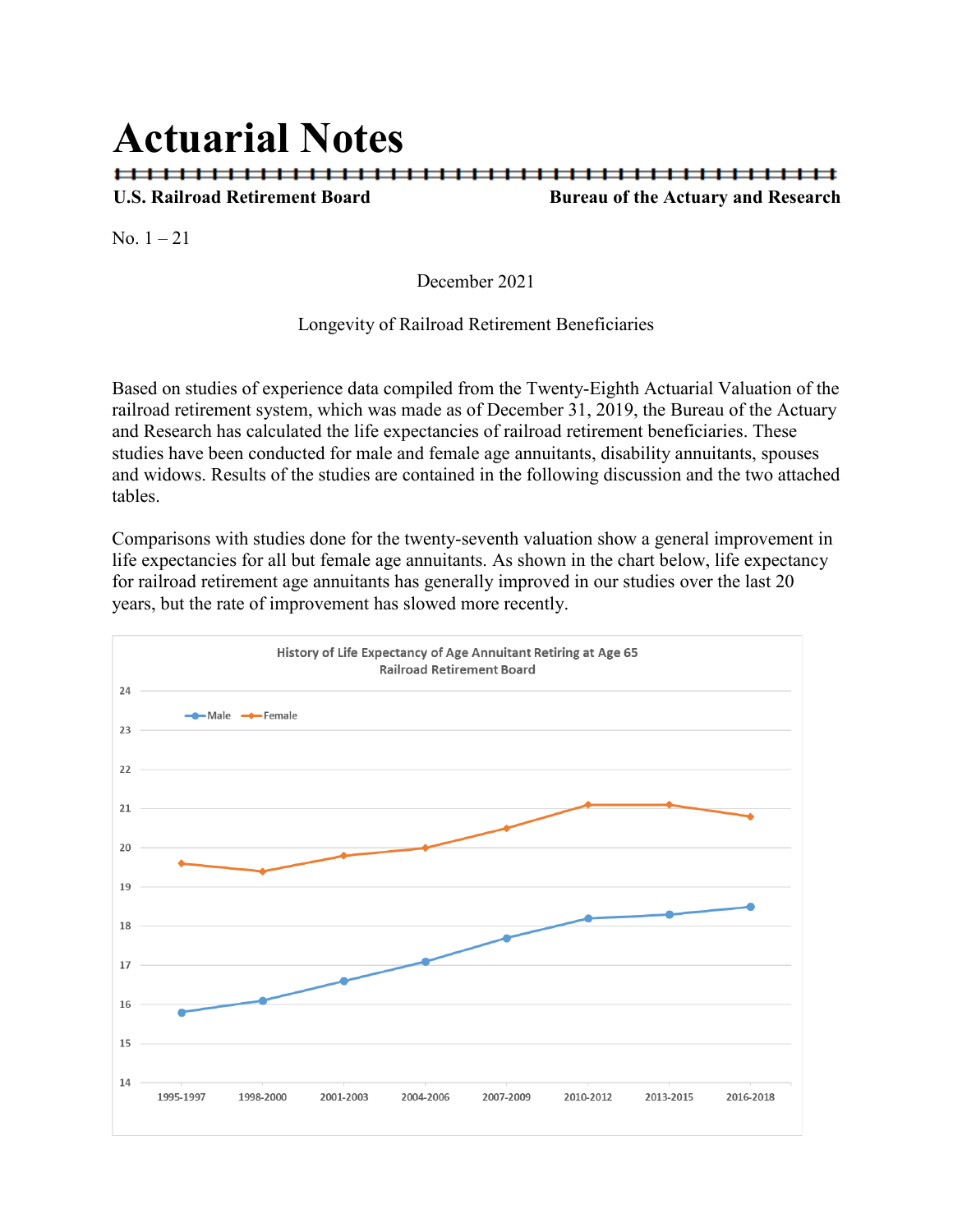Life expectancies may help provide an indication of the amount that will be paid out in benefits for individual situations, since a benefit is generally payable until the individual beneficiary dies. In the case of spouses and widows, another event, such as death of the employee or remarriage of the widow, may terminate all or a portion of the benefit.

Table 1 illustrates the differences in longevity among the categories of railroad retirement beneficiaries and also shows life expectancy figures for the total U.S. population. The figures for railroad retirement beneficiaries show age and disability retirements separately, while those for the U.S. population do not segregate disabled lives.

As indicates in table 1, a male railroad worker retiring at age 65 may expect, on the average, to receive his annuity for 18.5 years or approximately 222 months; while one retiring at age 62 may expect to receive his annuity for 21.0 years or approximately 252 months. (This difference partially explains why the benefit may be reduced for early commencement.) At age 65, female railroad retirement age annuitants have a life expectancy of 20.8 years, which is 2.3 years longer than males at the same age.

Females at age 65 in the U.S. population as a whole live 2.6 years longer on the average than males. While a female annuitant at age 65 may expect to live about 20.8 years and a female spouse at age 65 may expect to live about 21.3 years, a female widow may only expect to live 19.1 years or almost 2 years less than a female annuitant or spouse. One reason for the difference in longevity may be that a widow's life expectancy is affected by a change in financial position, less beneficial activity, and the intangible effect of bereavement brought on by the husband's death.

Life expectancies for disability beneficiaries are shown below. Both those disabled from performing their regular occupation and those totally disabled from performing any occupation are included. Total disabilities are those which meet the more restrictive disability standards of social security.

Life expectancies<sup>a</sup> at selected ages for railroad disability annuitants at retirement and 5 or more years after retirement

|                      |               | 5 or more years  |
|----------------------|---------------|------------------|
|                      | At retirement | after retirement |
| $\frac{Age^b}{45^c}$ | 27.5          | 28.2             |
| 50                   | 24.4          | 24.3             |
| 55                   | 21.3          | 21.6             |
| 60                   | 17.7          | 18.3             |
| 65                   |               | 15.1             |
| 70                   |               | 12.1             |
| 75                   |               | 9.3              |
| 80                   |               | 6.9              |

<sup>a</sup> Based on experience between 2015 and 2018 anniversaries of retirement.

<sup>b</sup> Age nearest birthday.

<sup>c</sup> Data not statistically significant.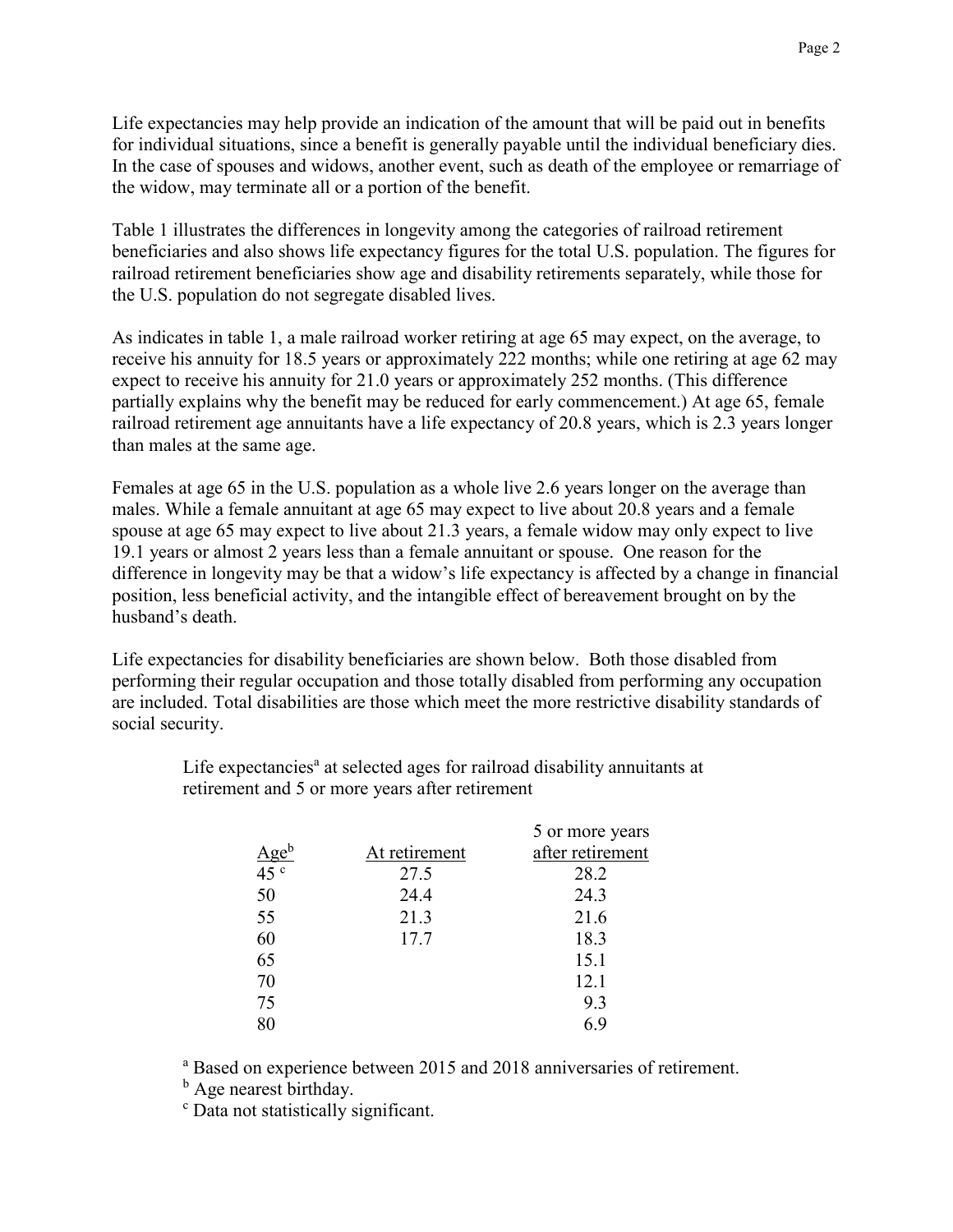This table indicates that the life expectancy of a person newly disabled is generally lower than that of a person disabled a number of years earlier. At age 55, for example a recently disabled person may expect to live 21.3 years on average, while one disabled 5 or more years ago has a life expectancy of 21.6 years.

The data used to calculate life expectancy figures also provide a basis for estimating what proportion of the retired population may be expected to remain alive at the end of a particular number of years in the future. The chances of survival for 5, 10, 15 and 20 years of retired individuals are given in table 2. According to these figures, from a group of 1,000 male age annuitants at age 65:

- 936 will survive at least 5 years,
- 828 at least 10 years,
- 664 at least 15 years, and
- 457 at least 20 years.

From a group of 1,000 female age annuitants at age 65, 560 will be alive 20 years later.

Life expectancy figures are averages for large groups. The future lifetime of a particular individual may be longer or shorter than the life expectancy for their age group. Under the railroad retirement system, there have been many who have received benefits for 30 years or more.

## **Impact of COVID-19 Pandemic**

Note that the experience studies on which this report is based do not cover the pandemic years. Preliminary experience for the pandemic years indicates that mortality rates were higher than expected, particularly at older ages and for those with disabilities, which would result in slightly lower life expectancies. However, the unfavorable impact has been greatly reduced during 2021 with the introduction of effective vaccines. It is unclear how much lasting, longer-term impact the virus will have on future life expectancies.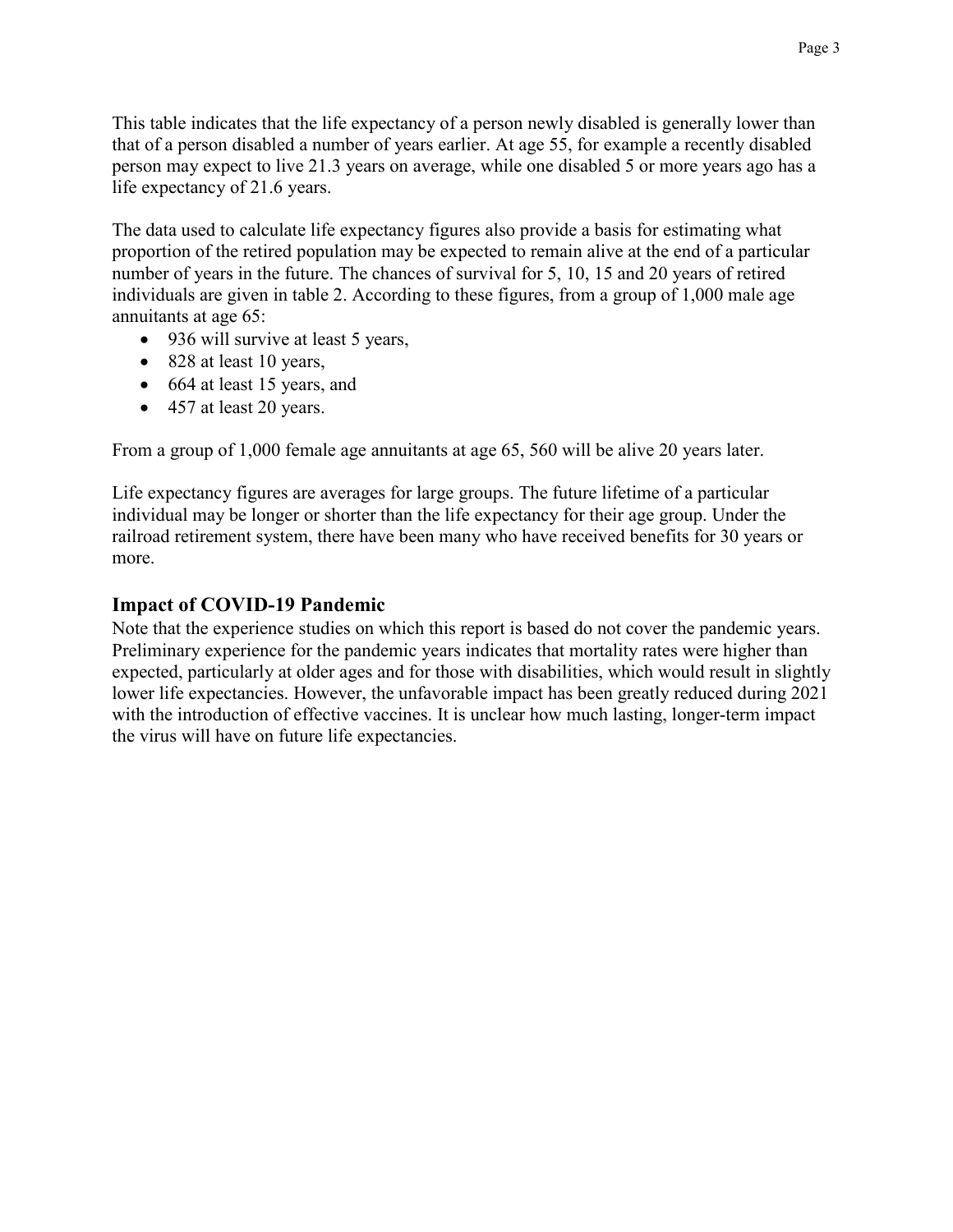#### Table 1

## Life expectancies at ages 60-85 for railroad retirement beneficiaries and for the general population

|                     |       |                    | Railroad Retirement <sup>a</sup> |                      |                     |                              |         |
|---------------------|-------|--------------------|----------------------------------|----------------------|---------------------|------------------------------|---------|
|                     |       | Age annuitants     | Disability                       |                      | Aged                | U.S. Population <sup>b</sup> |         |
| $\underline{Age}^c$ | Males | Females            | <b>Annuitants</b>                | Spouses <sup>d</sup> | Widows <sup>e</sup> | Males                        | Females |
| 60                  | 22.7  | 25.3               | 18.2                             | 25.6                 | 23.3                | 21.8                         | 24.8    |
| 61                  | 21.8  | 24.4               | 17.6                             | 24.7                 | 22.3                | 21.0                         | 24.0    |
| 62                  | 21.0  | 23.5               | 17.0                             | 23.9                 | 21.5                | 20.3                         | 23.1    |
| 63                  | 20.1  | 22.6               | 16.4                             | 23.0                 | 20.7                | 19.5                         | 22.3    |
| 64                  | 19.3  | 21.7               | 15.7                             | 22.2                 | 19.9                | 18.8                         | 21.5    |
| 65                  | 18.5  | 20.8               | 15.1                             | 21.3                 | 19.1                | 18.1                         | 20.7    |
| 66                  | 17.7  | 19.9               | 14.5                             | 20.5                 | 18.3                | 17.4                         | 19.9    |
| 67                  | 16.9  | 19.1               | 13.9                             | 19.6                 | 17.5                | 16.7                         | 19.1    |
| 68                  | 16.1  | 18.3               | 13.3                             | 18.8                 | 16.8                | 16.0                         | 18.3    |
| 69                  | 15.3  | 17.4               | 12.7                             | 18.0                 | 16.1                | 15.3                         | 17.5    |
| 70                  | 14.6  | 16.6               | 12.1                             | 17.2                 | 15.4                | 14.6                         | 16.8    |
| 71                  | 13.8  | 15.8               | 11.5                             | 16.4                 | 14.7                | 13.9                         | 16.0    |
| 72                  | 13.1  | 15.1               | 10.9                             | 15.6                 | 14.1                | 13.3                         | 15.2    |
| 73                  | 12.4  | 14.3               | 10.4                             | 14.9                 | 13.4                | 12.6                         | 14.5    |
| 74                  | 11.7  | 13.6               | 9.8                              | 14.2                 | 12.8                | 12.0                         | 13.8    |
| 75                  | 11.1  | 12.9               | 9.3                              | 13.5                 | 12.1                | 11.3                         | 13.1    |
| 76                  | 10.5  | 12.2               | 8.8                              | 12.8                 | 11.5                | 10.7                         | 12.4    |
| 77                  | 9.9   | 11.6               | 8.3                              | 12.1                 | 11.0                | 10.1                         | 11.7    |
| 78                  | 9.3   | 10.9               | 7.8                              | 11.4                 | 10.4                | 9.6                          | 11.1    |
| 79                  | 8.7   | 10.2               | 7.3                              | 10.8                 | 9.8                 | 9.0                          | 10.4    |
| 80                  | 8.2   | 9.6                | 6.9                              | 10.1                 | 9.2                 | 8.4                          | 9.8     |
| 81                  | 7.7   | 9.0                | 6.5                              | 9.6                  | 8.7                 | 7.9                          | 9.2     |
| 82                  | 7.1   | 8.4                | 6.1                              | 8.9                  | 8.1                 | 7.4                          | 8.6     |
| 83                  | 6.6   | $\boldsymbol{8.0}$ | 5.7                              | 8.4                  | 7.6                 | 6.9                          | 8.1     |
| 84                  | 6.2   | 7.5                | 5.4                              | 7.8                  | 7.1                 | 6.4                          | 7.5     |
| 85                  | 5.7   | 7.0                | 5.1                              | 7.3                  | 6.7                 | 6.0                          | 7.0     |

<sup>a</sup> Based on experience between anniversaries of retirement in 2015 and 2018 for all annuitants. Age annuitants are retired former railroad employees receiving age and service based annuities. Disability annuitants are disabled former railroad employees who are receiving disability retirement under either occupational disability provisions or total and permanent disability provisions. Disability annuitants under occupational disability provisions may not have as high mortality as those with total and permanent disability.

<sup>b</sup> Tables 2 and 3, United States Life Tables, 2018, National Vital Statistics Reports, Vol. 69, No. 12, November 17, 2020.

- c For railroad retirement data, age basis is age nearest birthday at beginning of policy year; for U.S. population data, age basis is exact age.
- <sup>d</sup> About 94 percent of spouses are female.